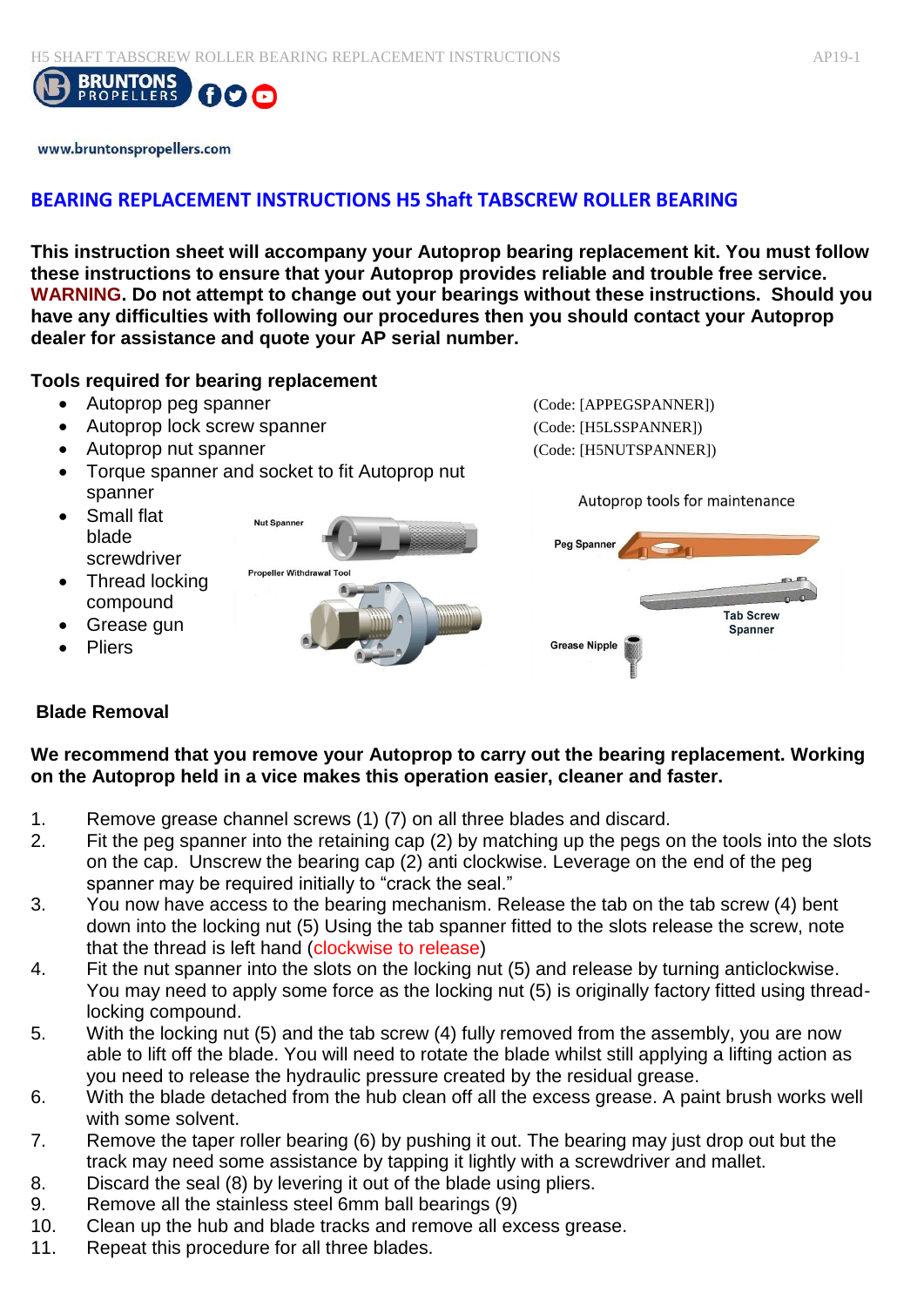## **Blade Assembly**

## **Lay out all component parts required for assembly and check against parts list. Make sure that they are all clean and that no foreign bodies fall into the assembly whilst fitting the new parts.**

- 1 Clean the hub and blades thoroughly; ensure the grease holes (7) in the blades are clear. Ensure the base face of the seal grooves in the hub are clean, this is the seal location face and must be thoroughly clean and damage free.
- 2 Fit the outer half of the taper roller bearing (6) into the blades; check it fits all the way to the bottom of the bearing bore and that the large end of the taper is facing upwards.
- 3 To fit the seal (8) into the blades, you will require a smooth radiused surface. In the factory we use a 40mm ground bar screwed to the bench. Your shaft would do perfectly for this operation. First start fitting the seal by hand pressing into the blade, when you can't press it any further place the blade seal face onto the smooth radiused surface. Press the blade onto the surface and rotate the blade about the bore centre until the seal is fully fitted into the blade. The seal lip should be approximately 5mm above the blade face and there should not be any deviations to the lip (no wrinkles.) Discard the seal should any damage occur.
- 4 The 6mm diameter stainless steel balls (9) must now be positioned in the ball track on the hub. It is important that when all the balls are positioned there is a gap. If the balls are touching all the way round the track remove one ball (23 balls on each track)
- 5 Ensure both nut and post are free from grease. Locate the blade over the hub centrally. Locate the inner part of the taper roller bearing (6) over the hub-threaded post and into the outer track fitted earlier.
- 6 Fit the nut using thread-locking compound supplied. Ensure that the thread-locking compound does not enter the bearing. Tighten the locking nut (5) using a torque spanner fitted to the nut spanner. Set the torque spanner at **10.nm to 12.nm** and tighten until there is no rocking movement but the blade rotates freely. Spin the blade by hand to settle the bearings and repeat the torqueing and spinning procedure until the nut does not move, check again for rocking movement but ensure it still falls under its own weight.
- 7 Screw the left-hand threaded tab screw (4) (anti-clockwise) into the centre of the hub post aligning the slot in the locking nut (5.) Please note thread locking compound starts to cure as you use it so complete the above procedure without delay.
- 8 Bend the tab washer (4) into the slot on the locking nut (5)
- 9 Repeat this assembly procedure on the other two blades and double check the tab screw is bent into the nut slot.
- 10 Use the peg spanner to fit the caps into blades using thread-locking compound on the threads, ensuring the compound does not run into the bearings; tighten the cap down fully. Use some leverage on the peg spanner if necessary
- 11 Fit the grease gun and nipple to the bearing cap (2) not the blade. Start pumping grease into the assembly rotating the blade at the same time to distribute the grease evenly. Pump until grease flows freely from the blade without any air bubbles. The grease may also exhaust from the seal.
- 12 Remove the grease nipple and fit the M5x6 screws (1) and (7) into the hub and blade. Repeat this operation with the remaining two blades. The Autoprop is now assembled. All blades should rotate smoothly but with light resistance caused by the seal fit.
- 13 Ensure you use the correct grease or a direct equivalent, corrosion and waterproof grease, maker's name,(S.K.F.) type.(l.g.w.a.2)